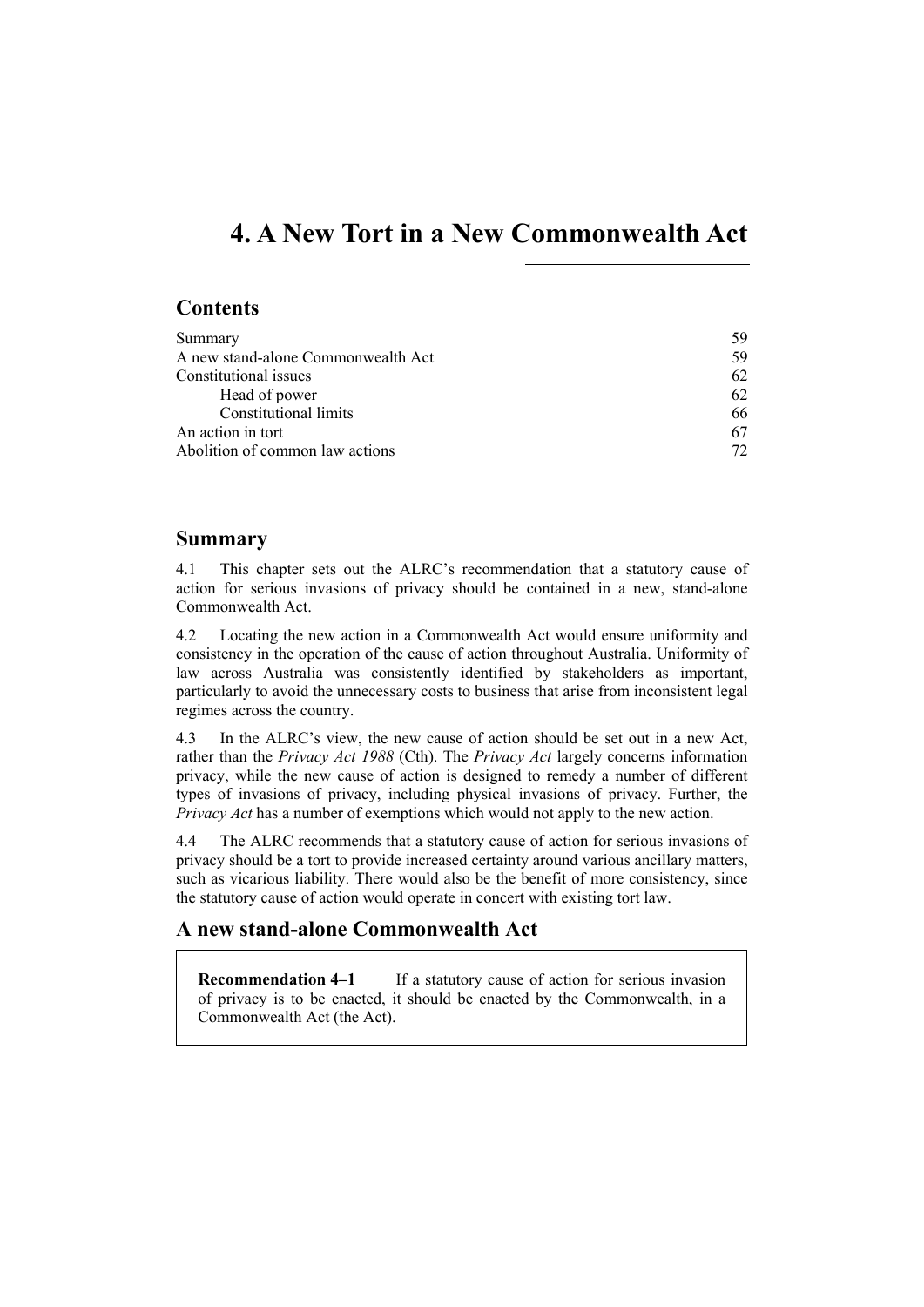4.5 This recommendation is about the location of a statutory cause of action in Australian law. There are two aspects to this recommendation: that the legislation should be enacted by the Commonwealth rather than by the states and territories; and that the statutory cause of action should preferably be located in a stand-alone Act, rather than the *Privacy Act*.

4.6 First, the ALRC considers that if a statutory cause of action is introduced, it should be in Commonwealth legislation, as this is the best way to ensure the action is available and consistent throughout Australia. Many stakeholders emphasised the need for and value of uniformity and consistency of law across Australia.<sup>1</sup>

4.7 The Western Australian Attorney-General submitted that co-operative Commonwealth and state legislation would be preferable.<sup>2</sup> However, it is demonstrably difficult to achieve consistency across state and territory legislation, $3$  and even where this has been achieved on certain legal issues, it has taken a very long time.<sup>4</sup> Inconsistent statutory provisions in state and territory legislation would be highly confusing, and increase fragmentation and unnecessary complexity in the law. Complexity would result in poor protection of privacy generally and have a damaging effect on many other activities that are of significant public interest. Inconsistency and complexity of legislation substantially increases costs for businesses, particularly those operating across state and international boundaries. Difficult questions of jurisdiction and applicable law would arise. There would also be a risk of 'forum shopping' if the details of the cause of action differed between Australian jurisdictions.

4.8 On the second aspect of the recommendation, the ALRC considers that the better course is for the cause of action to be in a stand-alone Act to avoid confusion and to enhance clarity.<sup>5</sup> The court-ordered remedial regime that would follow invasions of privacy under the statutory cause of action would be distinct from the regulatory regime which is the essence of the *Privacy Act.*

4.9 The essential purposes and scope of the two regimes are different. Th*e Privacy Act* sets up a regime for the security and privacy of personal information which is collected, stored or used by certain entities (often known as 'data protection'

<sup>1</sup> Public Interest Advocacy Centre, *Submission 105*; South Australian Law Reform Institute, *Submission 87*; Australian Pork Ltd, *Submission 83*; Office of the Australian Information Commissioner, *Submission 66*. Australian Pork Ltd also noted that enacting a Commonwealth Act would be quicker than the time frame needed for uniform state and territory legislation.

<sup>2</sup> Office of the Western Australian Attorney-General, *Submission 25*.

<sup>3</sup> This is illustrated by the continuing variation in surveillance devices legislation discussed in Ch 14, but also in other regimes such as civil liability legislation.

<sup>4</sup> See, eg, the Uniform Defamation Laws, finally introduced in 2005 after 150 years of inconsistency, and decades of discussion on reform. David Rolph, 'A Critique of the National, Uniform Defamation Laws' (2008) 16 *Torts Law Journal* 207.

<sup>5</sup> In 2008, the ALRC also expressed this view, stating that 'there may be significant confusion arising from the placement of the cause of action in that Act [the *Privacy Act*]. For example, whether the exemptions under the Privacy Act applied to the cause of action, and the interaction between the cause of action and other complaint mechanisms, may be unclear if the *Privacy Act* were amended to include the cause of action': Australian Law Reform Commission, *For Your Information: Australian Privacy Law and Practice*, Report 108 (2008) [74.195].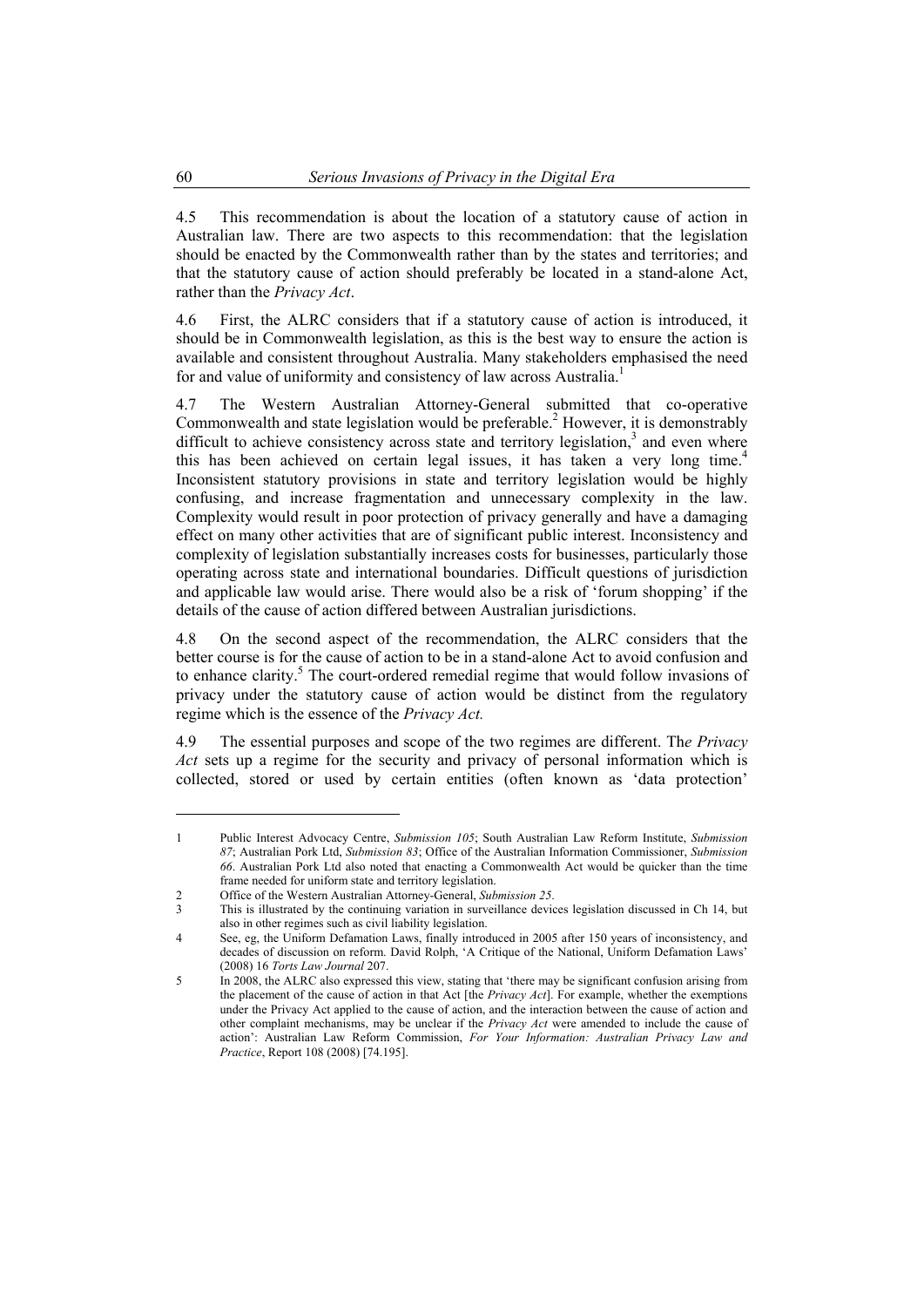regulation). The statutory cause of action would relate not only to the privacy of information but also to other types of privacy, such as territorial, communications and bodily privacy.

4.10 The *Privacy Act* sets up a regime to ensure compliance with a number of Australian Privacy Principles (APPs). There is a complaints mechanism which may lead to compensation being paid for an interference with privacy by an act or practice relating to personal information in a manner set out in the Act.<sup>6</sup> However, breaches of the requirements of the *Privacy Act* generally lead to regulatory responses by the Office of the Australian Information Commissioner (OAIC) including, from March 2014, the possible imposition of significant civil penalties on the relevant entity.<sup>7</sup> By contrast, an invasion of privacy that is actionable under the Act would lead only to a range of civil remedies sought by and for the benefit of the plaintiff.

4.11 Importantly, the *Privacy Act* is limited in its application to certain entities across Australia. It does not apply to most individuals, $\frac{8}{3}$  or to state agencies. It also includes a number of exemptions, such as for small businesses (defined as having an annual turnover of less than \$3 million) and media and other activities.<sup>9</sup> The ALRC recommends that there be no limitations or exemptions under the statutory cause of action. Subject to jurisdictional limitations, any justification in the public interest or defences including lawful authority,<sup>10</sup> the new statutory cause of action would apply to any person or entity that invades the privacy of a person in the manner and circumstances set out in the Act.

4.12 A number of stakeholders considered that the cause of action, if enacted, should be contained in the *Privacy Act*. 11 Dr Normann Witzleb submitted that the cause of action is consistent with the objects of the *Privacy Act*, would make the name of that Act more appropriate, and would involve the Privacy Commissioner being given additional powers.12 The Media and Communications Committee of the Law Council of Australia submitted that, if it were enacted, a statutory cause of action should be in the *Privacy Act* and subject to the existing media exemptions.<sup>1</sup>

4.13 On balance, and particularly because it recommends that the statutory cause of action should *not* include the exemptions in the *Privacy Act*, the ALRC considers that it

<sup>6</sup> The existing complaints mechanism is discussed in Ch 15.

<sup>7</sup> These responses are outlined in Ch 3.

<sup>8</sup> As noted in Ch 3, the *Privacy Act* does apply to some individuals, including individuals who operate certain types of businesses and businesses that trade in personal information: see *Privacy Act 1988* (Cth) ss 6C–6EA. Section 16 provides that the APPs do not apply to personal information that is collected, used, held or disclosed by an individual in connection with the individual's family or household affairs.

<sup>9</sup> Ibid ss 6C(1), 6D (small businesses); s 7B(4) (journalistic acts); and s 7C (political acts).

<sup>10</sup> The defence of lawful authority provides a significant exemption to a wide range of government and other agencies. See Ch 11.

<sup>11</sup> N Witzleb, *Submission 116*; Australian Bankers' Association, Submission No 72 to DPM&C Issues Paper, 2011.

<sup>12</sup> N Witzleb, *Submission 116*. See, also, Australian Bankers' Association, Submission No 72 to DPM&C Issues Paper, 2011.

<sup>13</sup> Media and Communications Committee of the Law Council of Australia, *Submission 124*.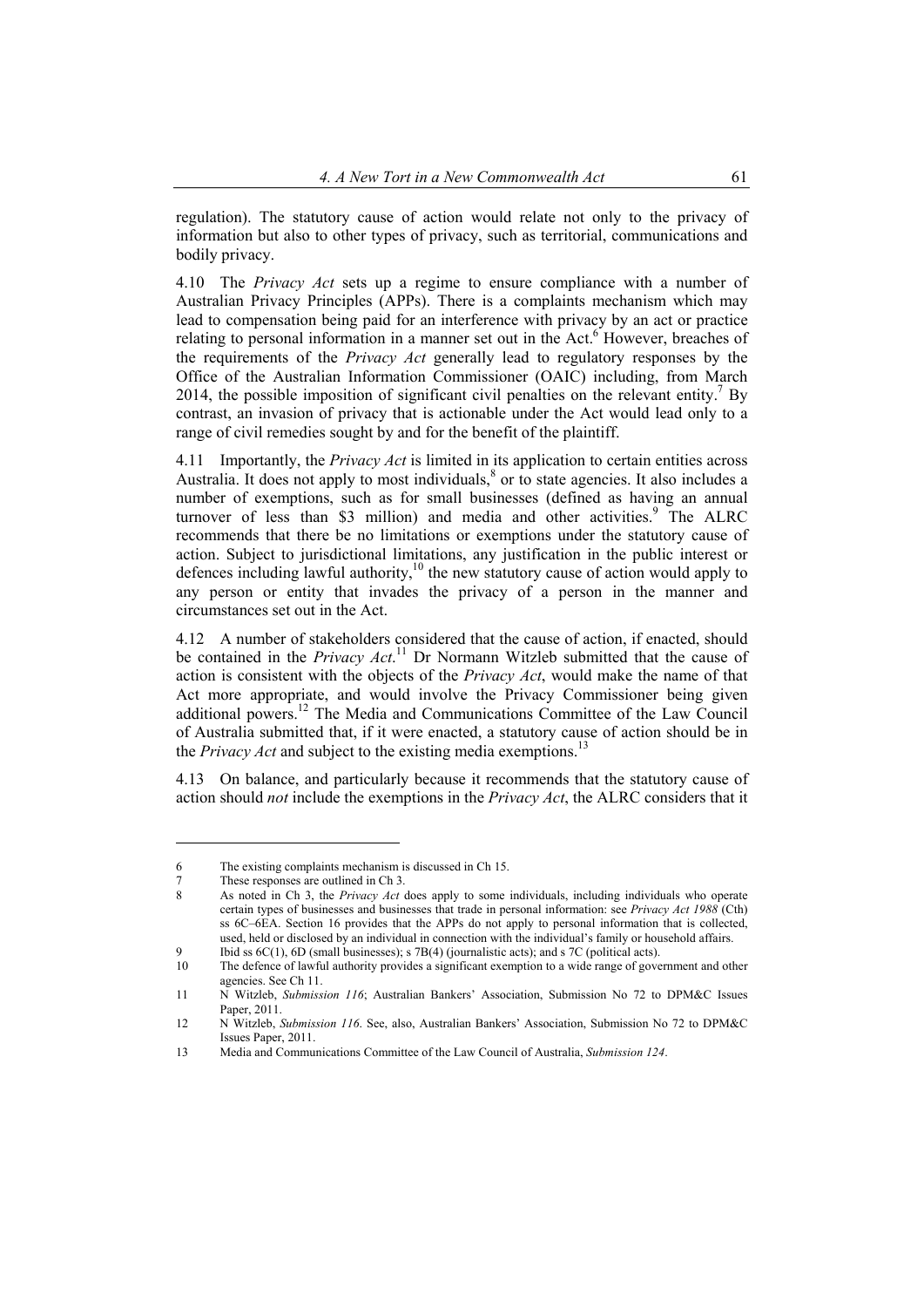would be less confusing if the new cause of action were located in a new stand-alone Commonwealth Act. It would be appropriate for this Act to be called the *Serious Invasions of Privacy Act*.

4.14 If, however, an enhanced and broader model of complaints to the Australian Privacy Commissioner were to be introduced, as proposed by the OAIC, to provide complainants with an alternative to court proceedings in respect of invasions of privacy in general, there would be a stronger case for including the statutory cause of action in the *Privacy Act*. 14 The OAIC's proposal for a complaints model is discussed in Chapter 16.

# **Constitutional issues**

#### **Head of power**

 $\overline{a}$ 

4.15 This section examines the scope of the Commonwealth's power under the *Australian Constitution* to legislate for the new tort. This issue was discussed in the ALRC's report, *For Your Information: Privacy Law and Practice* (2008).<sup>15</sup> The constitutional aspects of the ALRC's recommendations with regard to surveillance and harassment legislation are discussed in chapters 14 and 15 respectively.

4.16 The Commonwealth has the power to make laws with respect to 'external affairs'.<sup>16</sup> This power enables the Commonwealth to give effect to its international obligations under a bona fide treaty.<sup>17</sup> It is open to the legislature to decide the means by which it gives effect to those obligations, but those means must be 'reasonably capable of being considered appropriate and adapted to that end'.<sup>18</sup> This is a key issue in considering the constitutionality of a Commonwealth statute providing a cause of action. The ALRC noted in 2008 that the *Privacy Act* was enacted on the basis of the external affairs power and other powers.<sup>1</sup>

4.17 Australia is a State Party to the *International Covenant on Civil and Political Rights* (ICCPR). Australia ratified the ICCPR in 1980. Article 17 provides:

<sup>14 &#</sup>x27;If a new cause of action is actionable only in the courts, further consideration should be given as to whether the provisions are included in either the Privacy Act or in separate Commonwealth legislation. On the one hand, there is benefit in having all federal privacy regulation within the same piece of legislation. On the other hand, the Privacy Act largely pertains to the OAIC's functions, so provisions unrelated to the OAIC may be better placed in other legislation': Office of the Australian Information Commissioner, *Submission 66*.

<sup>15</sup> Australian Law Reform Commission, *For Your Information: Australian Privacy Law and Practice*, Report 108 (2008) [3.17]–[3.28].

<sup>16</sup> *Australian Constitution* s 51(xxix).

<sup>17</sup> *Commonwealth v Tasmania* (1983) 158 CLR 1, 130–131, 172, 232, 259 (The Tasmanian Dam case). See, also, *Richardson v Forestry Commission* (1988) 164 CLR 261, 289; 303; *Castlemaine Tooheys v SA* (1990) 169 CLR 436, 473; *Victoria v Commonwealth* (1996) 187 CLR 416 at 487. The Commonwealth is not required to implement all provisions of a treaty.

<sup>18</sup> *Victoria v Commonwealth* (1996) 187 CLR 416, 487 (Brennan CJ, Toohey, Gaudron, McHugh and Gummow JJ).

<sup>19</sup> Australian Law Reform Commission, *For Your Information: Australian Privacy Law and Practice*, Report 108 (2008) 195–196, referring to the Preamble. See now *Privacy Act 1988* (Cth) s 2A: 'The objects of this Act are (h) to implement Australia's international obligation in relation to privacy.'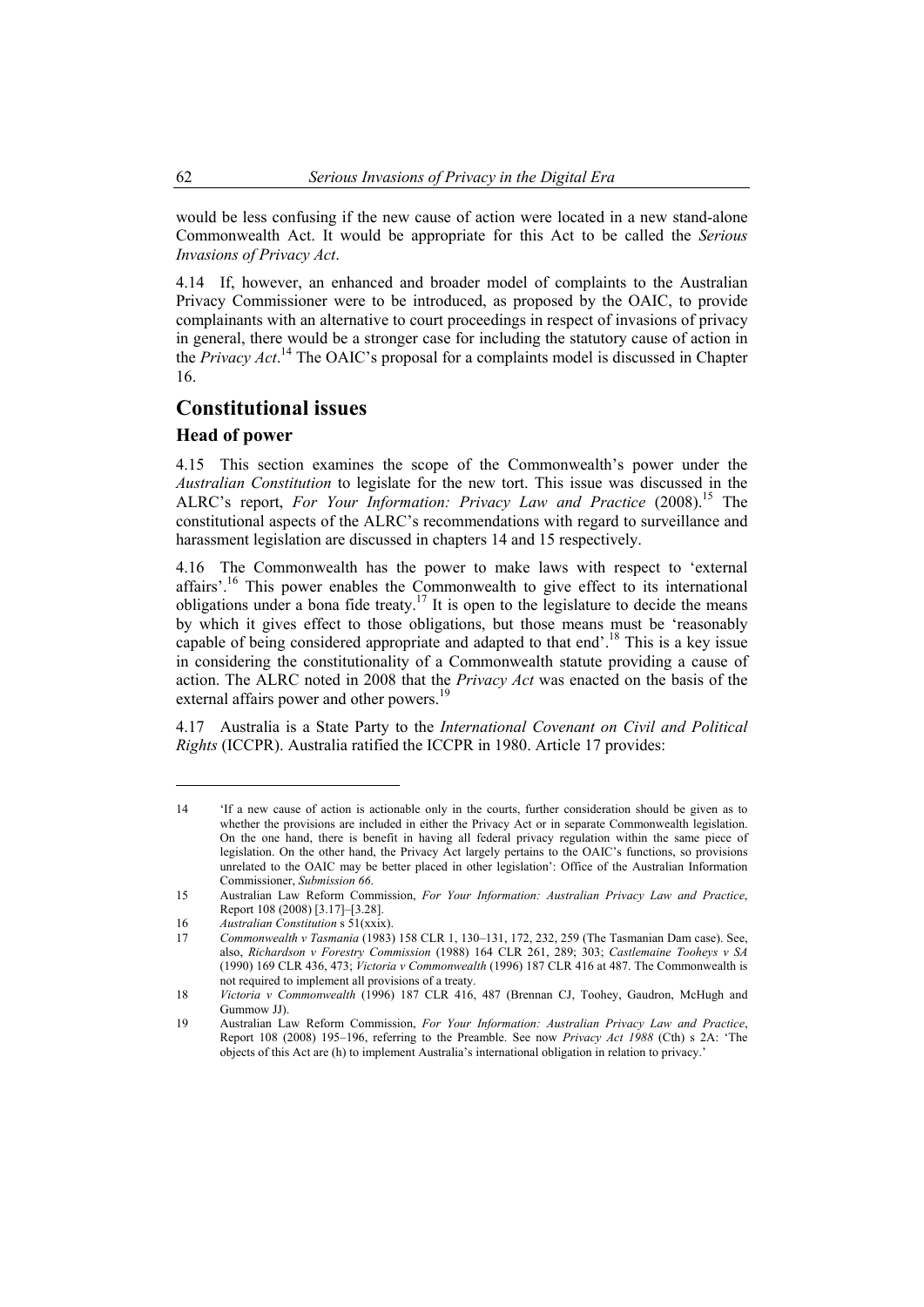- (1) No one shall be subjected to arbitrary or unlawful interference with his privacy, family, home or correspondence, nor to unlawful attacks on his honour or reputation.
- (2) Everyone has the right to the protection of the law against such interference or attacks.

4.18 The ICCPR was ratified by Australia subject to a number of reservations and declarations which included, in relation to art 17, the right to 'enact and administer laws which, insofar as they authorise action which impinges on a person's privacy, family, home or correspondence, are necessary in a democratic country in the interests of national security, public safety, the economic well-being of the country, the protection of public health or morals, or the protection of the rights and freedoms of others'.20 Australia withdrew this reservation to art 17 on 6 November 1984.

4.19 In light of the Commonwealth's power to implement treaty obligations under s  $51(xxix)$ , it is likely that a law which created a statutory cause of action for serious invasions of privacy would be valid on the basis that the law would be reasonably capable of being considered appropriate and adapted to fulfilling Australia's obligations under art 17 of the ICCPR.

4.20 To reflect art 17, the new tort would need to be seen as a measure aimed at prohibiting or regulating certain conduct in order to protect privacy.

4.21 Article 17 is intended to be a general protection against arbitrary or unlawful interference with privacy; it is not intended merely to restrict the actions of governments. The Human Rights Committee, which is an independent body established to supervise the application of the ICCPR, $^{21}$  in its General Comment 16 on art 17,states:

In the view of the Committee this right is required to be guaranteed against all such interferences and attacks whether they emanate from State authorities or from natural or legal persons.

States parties are under a duty themselves not to engage in interferences inconsistent with article 17 of the Covenant and to provide the legislative framework prohibiting such acts by natural or legal persons.<sup>2</sup>

 $\overline{a}$ 

…

<sup>20</sup> *International Covenant on Civil and Political Rights*, opened for signature 16 December 1966, 999 UNTS 171 (entered into force 23 March 1976) art 17.

<sup>21</sup> Ibid art 28

<sup>22</sup> Human Rights Committee, *General Comment No 16: Article 17 (The Right to Respect of Privacy, Family, Home and Correspondence, and Protection of Honour and Reputation)*, 35th sess, UN Doc A/43/40 (28 September 1988) [1], [9]. The views of the Human Rights Committee, while not binding, represent a strongly persuasive view of what the international obligation entails. The High Court has been prepared to have regard to a range of international law sources in interpreting international obligations, see, eg, *R v Tang* (2008) 237 CLR 1.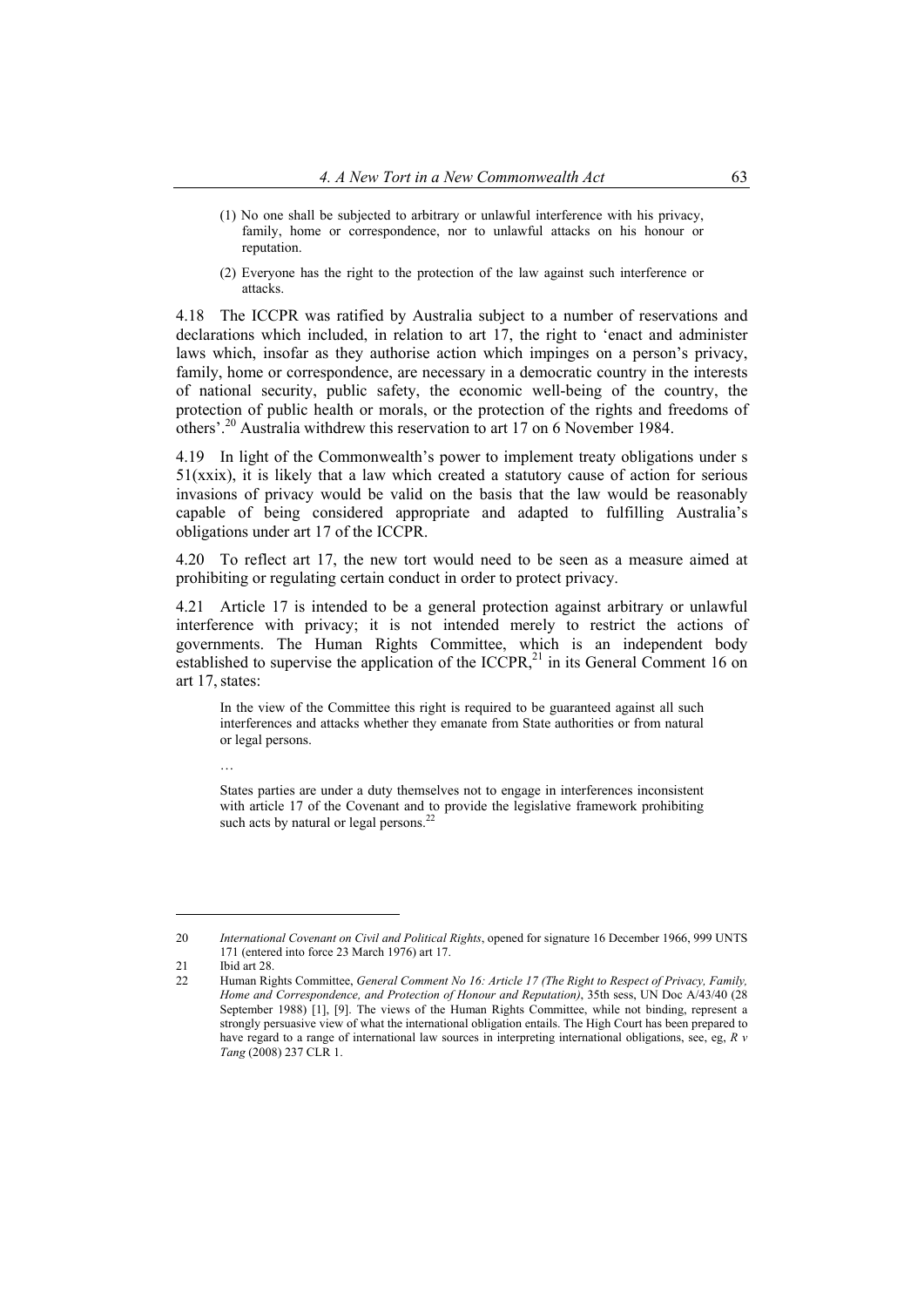4.22 'Arbitrary interference' means interferences that are not reasonable in the particular circumstances. General Comment 16 says expressly:

The introduction of the concept of arbitrariness is intended to guarantee that even interference provided for by law should be in accordance with the provisions, aims and objectives of the Covenant and should be, in any event, reasonable in the particular circumstances.<sup>2</sup>

4.23 In its *Toonen* decision, the Human Rights Committee also said:

The Committee interprets the requirement of reasonableness to imply that any interference with privacy must be proportional to the end sought and be necessary in the circumstances of any given case. $2^2$ 

4.24 The High Court grants some latitude to Parliament in selecting the means by which to give effect to a treaty obligation.<sup>25</sup>

4.25 It has been suggested that a treaty setting out a 'broad objective with little precise content and permitting widely divergent policies by parties' may not be sufficiently specific to support legislation.<sup>26</sup> However, the High Court has recognised that international obligations need not be defined with the precision required under domestic law, and that 'absence of precision does not, however, mean any absence of international obligation'.<sup>27</sup> Moreover, art  $17(2)$  of the ICCPR explicitly provides that the protection of law should be afforded to those subject to interference with or attacks on their privacy, so that there is not a problem of insufficient specificity.

4.26 The ALRC considers that the enactment of a statutory cause of action for serious invasion of privacy carries the provisions of art 17(2) into effect and satisfies the requirement of proportionality. The creation of the action is likely to act as a disincentive to engage in invasions of privacy in Australia. Conferring a private right to redress will have the effect of protecting persons from interferences with their privacy. Further, in addition to according individuals the 'protection of law' as required by art 17(2), a statutory cause of action could be said to further the fulfilment of Australia's obligation to provide an effective remedy to violations of art 17 as required by art 2(3) of the ICCPR.

4.27 The limited interests protected by the cause of action are generally accepted as falling within the notion of 'privacy'. To aid the courts in interpreting the statutory cause of action, it could be made clear in the Act or extrinsic material (such as the

<sup>23</sup> *R v Tang* (2008) 237 CLR 1, [4].

<sup>24</sup> Human Rights Committee, Communication No. 488/1992, UN Doc CCPR/C/50/D/488/1992 (4 April 1994).

<sup>25</sup> Leslie Zines, *The High Court and the Constitution* (Butterworths, 4th ed, 1997) 288; Sir Anthony Mason, 'The Influence of International Law and Transnational Law on Australian Municipal Law' (1996) 7 *Public Law Review* 20, 24. See, also, *Victoria v Commonwealth* (1996) 187 CLR 416, 486–487; *Richardson v Forestry Commission* (1988) 164 CLR 261, 289, 296.

<sup>26</sup> *Victoria v Commonwealth* (1996) 187 CLR 416, 486.

<sup>27</sup> *Commonwealth v Tasmania* (1983) 158 CLR 1, 242; *Victoria v Commonwealth* (1996) 187 CLR 416, 486.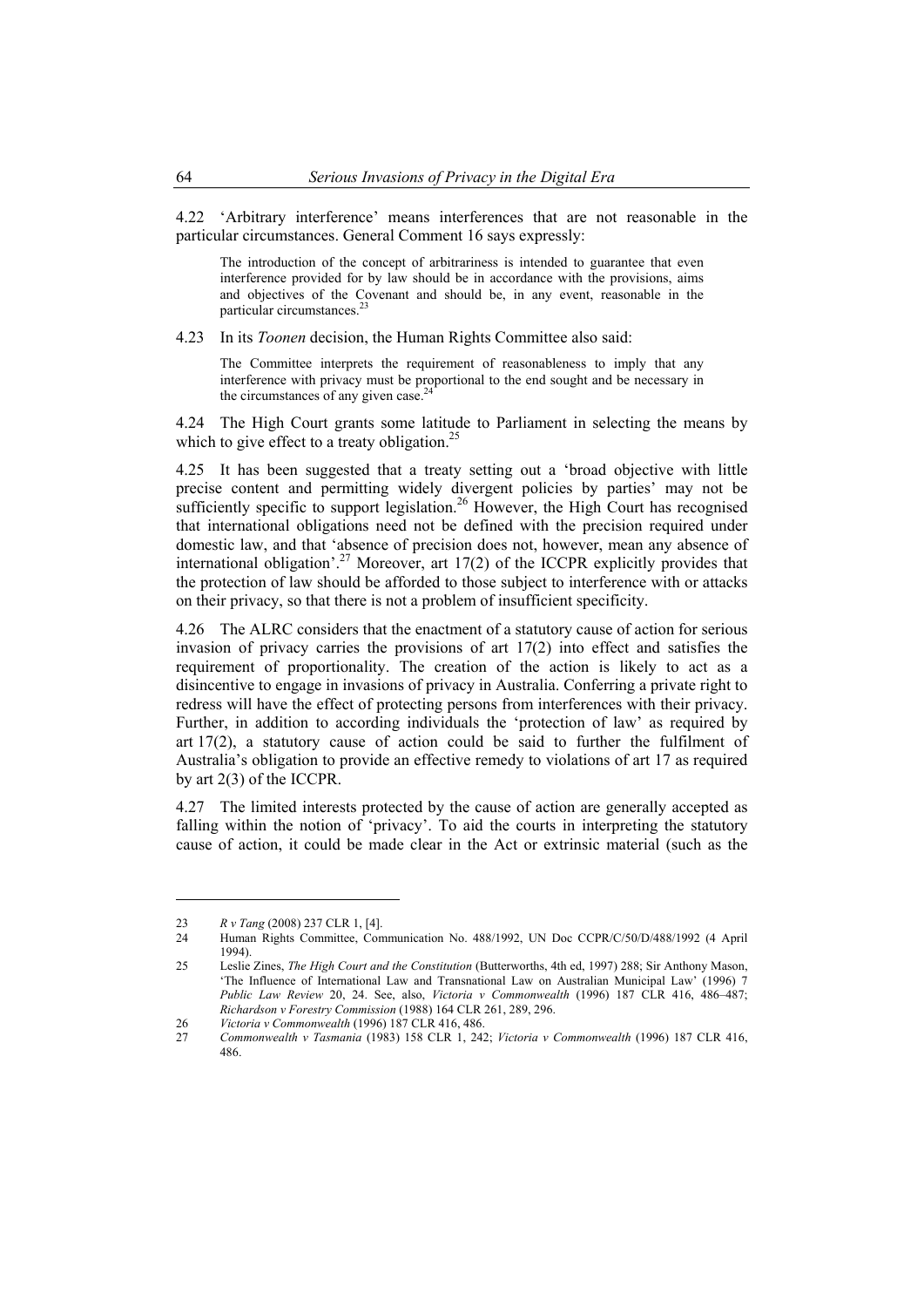Explanatory Memorandum) that Parliament did not intend that the cause of action would extend beyond what is encompassed in the notion of 'privacy' in art 17.

4.28 In its 2008 report, the ALRC canvassed other heads of power as a basis for legislating on privacy, which may also support aspects of the statutory cause of action.28 One of these was the Commonwealth's power to legislate with respect to 'postal, telegraphic, telephonic and other like services'.<sup>29</sup> The technology-neutral phrase 'other like services' demonstrates that the possibility of developments in technology was contemplated by drafters when framing s  $51(v)$ .<sup>30</sup> Radio and television broadcasting have been held to be within the Commonwealth's power under s  $51(v)$ .<sup>31</sup> Although the Commonwealth's power to regulate the internet under this head of power is yet to be considered by the High Court, it does not seem controversial that it would be a 'like service'.<sup>32</sup>

4.29 The ALRC notes that a number of other powers could be relied upon to provide partial support for Commonwealth legislation enacting a statutory cause of action, but they would not in total provide the Commonwealth with the full support that the external affairs power would provide. The legislation enacting the statutory cause of action could, however, include a 'reading down' provision, invoking the communications power and the following additional heads of power to ensure that the legislation is as robust as possible from a constitutional perspective:

- $s$  51(xx) of the Constitution, which gives the Parliament the power to make laws with respect to 'foreign corporations, and trading or financial corporations formed within the limits of the Commonwealth';
- s 122 which confers near plenary power on the Commonwealth to legislate in respect of the Territories;
- $\sigma$  ss 51(xiii) and (xiv), the banking and insurance powers, which would enable the Commonwealth to legislate to regulate relevant conduct of persons engaging in the business of banking or insurance (provided this was not state insurance or state banking carried on within the limits of a state);
- s 51(i), the interstate and overseas trade and commerce power, which would enable the Commonwealth to legislate with respect to relevant conduct engaged in in the course of interstate or overseas trade or commerce;

<sup>28</sup> Australian Law Reform Commission, *For Your Information: Australian Privacy Law and Practice*, Report 108 (2008) 196; *Australian Constitution* s 51(i), (v), (xiii), (xiv), (xx).

<sup>29</sup> *Australian Constitution* s 51(v).

<sup>30</sup> *Grain Pool of Western Australia v Commonwealth* (2000) 202 CLR 479, 493.

<sup>31</sup> *R v Brislan; Ex parte Williams* (1935) 64 CLR 262; *Jones v Commonwealth (No 2)* [1965] HCA 6 (3 February 1965).

<sup>32</sup> Helen Roberts, 'Can the Internet Be Regulated?' (Research Paper No 35, Parliamentary Library, Parliament of Australia, 1996) 25.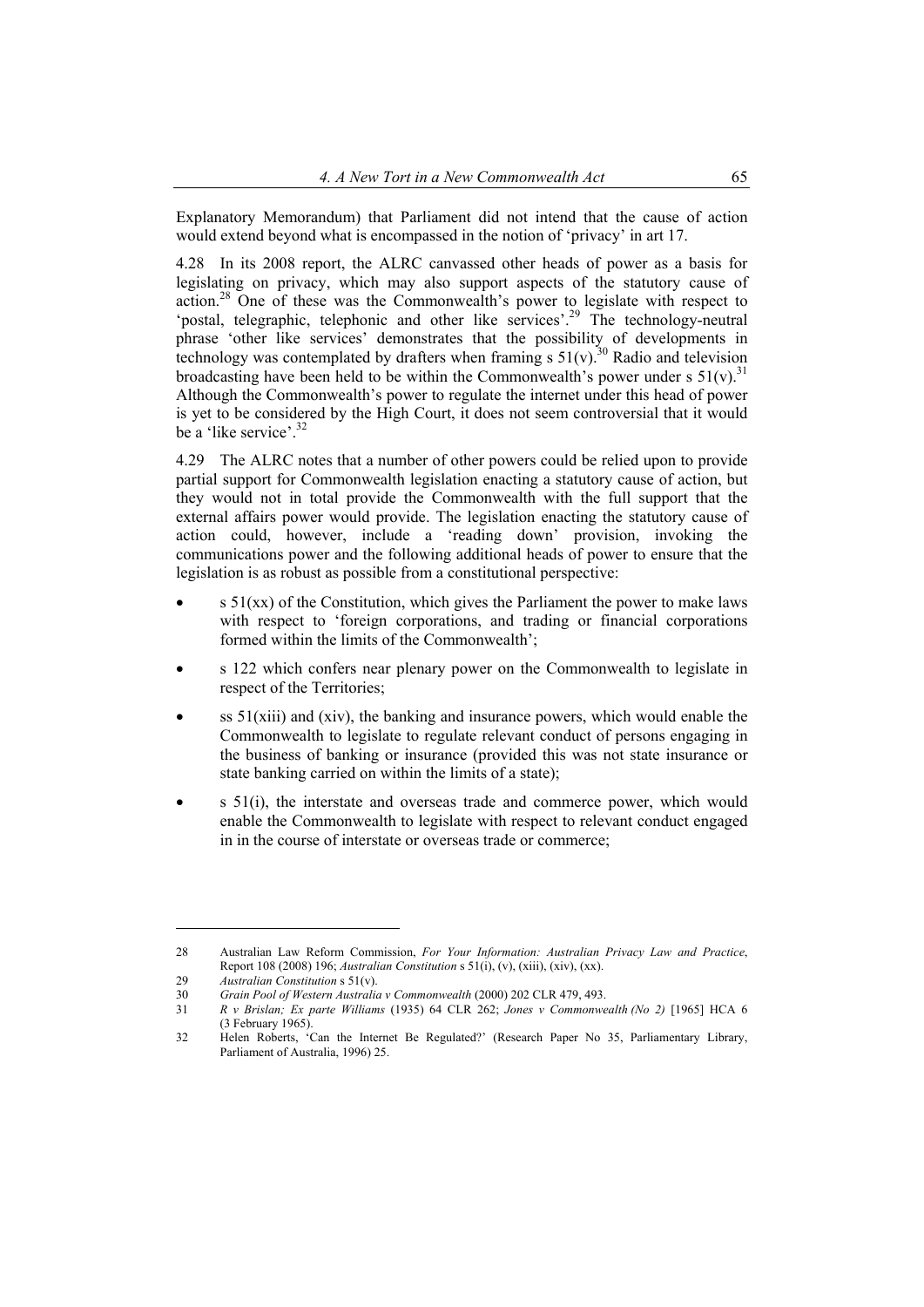- the 'geographically external' aspect of the external affairs power in s  $51(xxix)$ , which would permit the Commonwealth to legislate to regulate relevant conduct occurring outside Australia (eg the electronic surveillance of a person in Australia by a person outside of Australia); and
- $s$  51(xxxix), the express incidental power, which would enable the Commonwealth to regulate its own conduct and the conduct of bodies established by Commonwealth legislation.

4.30 If the Commonwealth does enact a statutory cause of action, it may expressly or impliedly 'cover the field' on the subject matter. Any state act which was inconsistent with the Commonwealth Act would be inoperative.<sup>33</sup>

### **Constitutional limits**

4.31 The Commonwealth's power to legislate is subject to both express and implied constitutional limitations.

#### *Implied freedom of political communication*

4.32 The legislative power of the Commonwealth is subject to the implied freedom of political communication,<sup>34</sup> although the precise scope of the communications protected is still a matter of some uncertainty. In assessing whether a law infringes the freedom, there are two questions.

4.33 The first question is, does the law effectively burden freedom of communication about government or political matters in its terms, operation or effect?

4.34 The second question is, if the law effectively burdens that freedom, is the law reasonably appropriate and adapted to serve a legitimate end in a manner which is compatible with the maintenance of the constitutionally prescribed system of representative and responsible government and the procedure prescribed by s 128 of the *Constitution* for submitting a proposed amendment to the *Constitution* to the informed decision of the people? $3<sup>35</sup>$ 

4.35 A law will only infringe the implied freedom if the answer to the first question is 'yes' and the answer to the second question is 'no'. This test has been affirmed in a number of recent decisions of the High Court.<sup>36</sup>

<sup>33</sup> *Australian Constitution* s 109.

<sup>34</sup> *Australian Capital Television v Commonwealth* (1992) 177 CLR 106; *Lange v Australian Broadcasting Corporation* (1997) 189 CLR 520; *APLA Ltd v Legal Services Commissioner (NSW)* (2005) 224 CLR 322; *Unions NSW v State of New South Wales* (2013) 88 ALJR 227.

<sup>35</sup> *Wotton v Queensland* (2012) 246 CLR 1; *Monis v The Queen* (2013) 87 ALJR 340; *Attorney-General (South Australia) v Corporation of the City of Adelaide* (2013) 249 CLR 1; *Unions NSW v State of New South Wales* (2013) 88 ALJR 227.

<sup>36</sup> *Wotton v Queensland* (2012) 246 CLR 1; *Monis v The Queen* (2013) 87 ALJR 340; *Attorney-General for South Australia v Corporation of the City of Adelaide* [2013] HCA 3; *Unions NSW v State of New South Wales* (2013) 88 ALJR 227.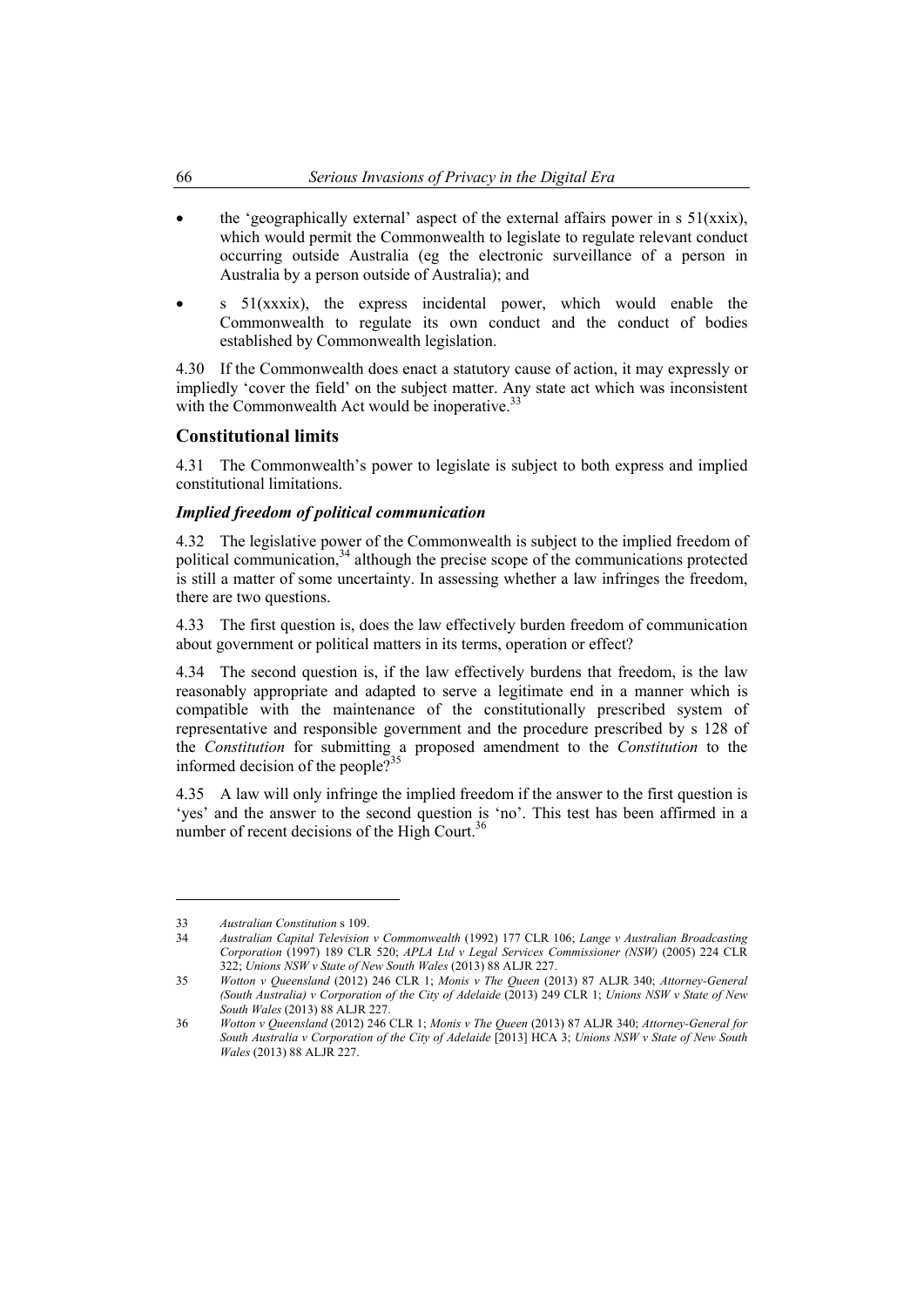4.36 The ALRC considers that the recommended statutory cause of action would not infringe the implied freedom of political communication. The recommended cause of action requires that the court be satisfied that the plaintiff's interest in privacy outweighs the defendant's interest in freedom of expression and any broader public interest, and includes a number of relevant defences such as absolute privilege. It is suggested that freedom of expression be specified as including the freedom to discuss political matters. It is likely that the cause of action is 'reasonably appropriate and adapted' to serve a legitimate end, that is, the protection of privacy, in a manner compatible with the maintenance of representative and responsible government.

4.37 However, it may be prudent to include a provision expressly stating that the Act does not apply to the extent (if any) that it infringes the implied freedom of political communication.37

#### *Impact on states*

4.38 The ALRC's 2008 report discussed the *Melbourne Corporation* principle, as an implied limitation on the Commonwealth's power to legislate. In 2012, the High Court expressed the *Melbourne Corporation* principle as concerned with

whether impugned legislation is directed at States, imposing some special disability or burden on the exercise of powers and fulfilment of functions of the States which curtails their capacity to function as governments.<sup>38</sup>

4.39 The immunity applies not only to state governments but also to state agencies, including state corporations, to the extent that they are carrying out the functions of the state.<sup>39</sup>

4.40 The ALRC considers that a statutory cause of action, while imposing a burden on state governments or agencies, would not curtail the states' capacity to function as governments. This is particularly so in view of the defence of lawful authority, which will provide government agencies including law enforcement agencies with protection from liability for serious invasions of privacy where that conduct was consistent with their statutory powers. The Act would not place any greater burden on a state (or states) than on the Commonwealth itself. $40$ 

### **An action in tort**

 $\overline{a}$ 

as an action in tort.

**Recommendation 4–2** The cause of action should be described in the Act

<sup>37</sup> The use of constitutional terms in this way has sometimes been criticised, but was recently upheld in *Wurridjal v Commonwealth* (2008) 237 CLR 309.

<sup>38</sup> *Fortescue Metals Group Ltd v Commonwealth* (2012) 247 CLR 486, [130] (Hayne, Bell and Keane JJ). French CJ, Crennan and Kiefel JJ agreed with the joint reasons on this issue in separate judgments: [6], [145], [229]. See, also, *Austin v Commonwealth* (2003) 215 CLR 185.

<sup>39</sup>*Queensland Electricity Commission v Commonwealth* (1985) 159 CLR 192, 218.

<sup>40</sup>*Austin v Commonwealth* (2003) 215 CLR 185; *Clarke v Commissioner of Taxation* (2009) 240 CLR 272.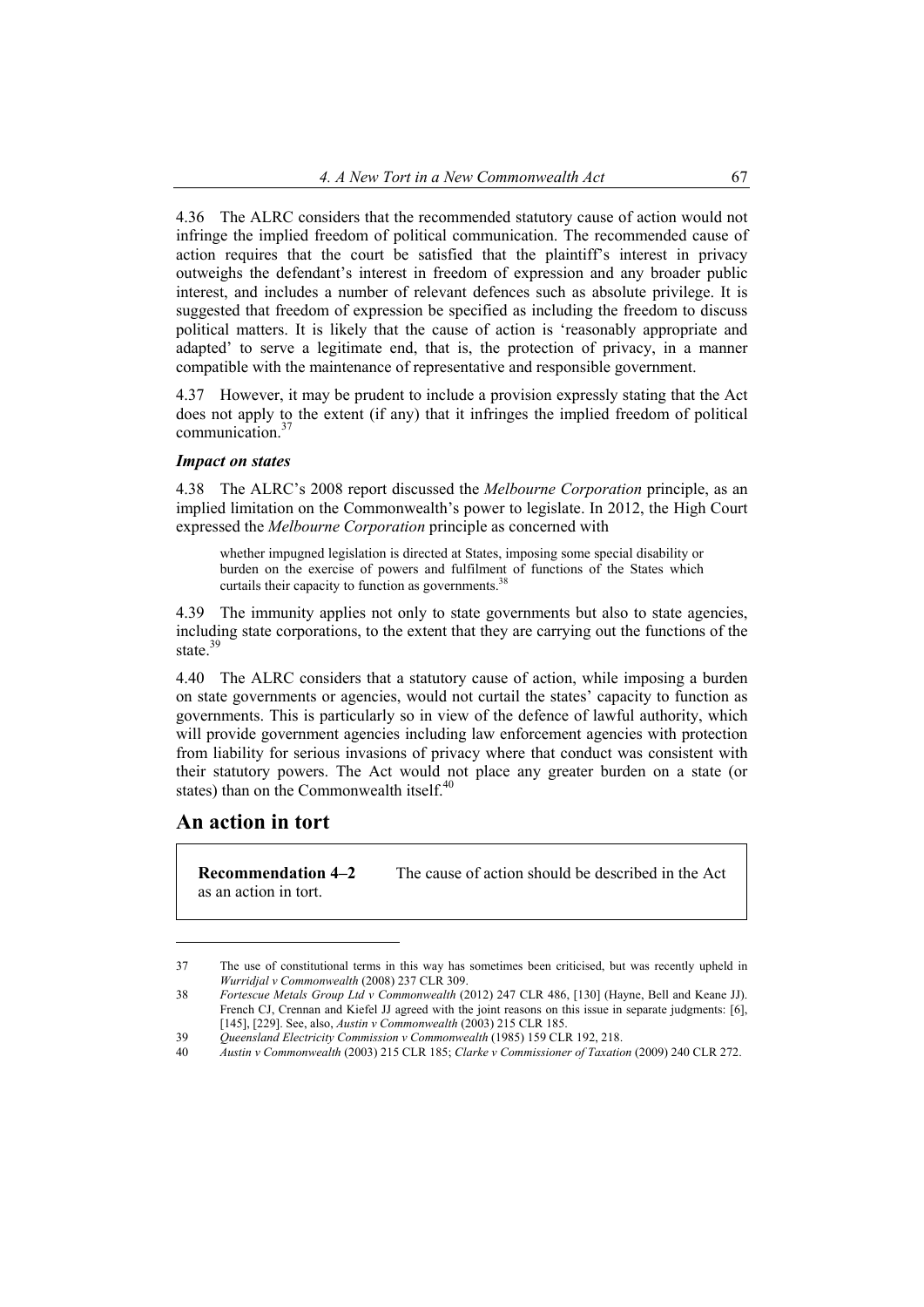4.41 There are a number of reasons for the ALRC's recommendation that the new cause of action should be specifically described as an action in tort.

4.42 First, and most importantly, describing the statutory cause of action as a tort action will provide certainty, and prevent disputes arising, about a number of ancillary issues that will inevitably arise. Courts frequently have to decide whether a particular statute gives rise to an action in tort for the purpose of determining whether other consequences follow at common law or under other statutes.<sup>41</sup> This would also be the case if a new statutory cause of action were enacted.<sup>42</sup> For example:

- At common law, an employer is vicariously liable where an employee has injured a third party by a tort committed in the course of employment.<sup>43</sup> It may be relevant to decide whether an employer is vicariously liable to the plaintiff, in addition to an employee, where the employee is liable under the statutory cause of action.
- At common law, the applicable law for intra-Australian and international torts depends on the place where the tort was committed.<sup>44</sup>
- Many legislative provisions refer to liability in tort. For example, some Australian jurisdictions impose an obligation on an employer to indemnify an employee in respect of 'liability incurred by the employee for the tort' to a third party where the tort occurred in the course of employment.<sup>45</sup> Statutory contribution rights may apply only to 'tortfeasors'.<sup>46</sup>

<sup>41</sup> *Commissioner of Police v Estate of John Edward Russell* (2002) 55 NSWLR 232, [62]–[78] (Spigelman CJ); *Hampic Pty Ltd v Adams* [1999] NSWCA 455 [61]. See also *Vidal-Hall v Google Inc* [2014] EWHC 13 (QB) (16 January 2014); cf *Douglas v Hello! Ltd (No 3)* [2006] QB 125 [96].

<sup>42</sup> The Australian Bankers' Association was the only stakeholder who raised concerns with this proposal, citing concerns about overlapping causes of action: Australian Bankers' Association, *Submission 84*. The ALRC notes, however, that it is commonplace for a person to have more than one cause of action and the courts are alive to the risk of double compensation. Doctrines such as issue estoppel and *Anshun* estoppel prevent undesirable duplication of litigation. Several stakeholders, including PIAC, agreed with the proposal but most did not comment: Public Interest Advocacy Centre, *Submission 105*.

<sup>43</sup> Lewis Klar, 'Vicarious Liability' in Carolyn Sappideen and Prue Vines (eds), *Fleming's The Law of Torts* (Lawbook Co, 10th ed, 2011) ch 19.

<sup>44</sup> *John Pfeiffer Pty Ltd v Rogerson* (2000) 203 CLR 503; *Regie Nationale des Usines Renault SA v Zhang* (2002) 210 CLR 491. It is not always an easy task to determine the place of the tort: M Davies, AS Bell and PLG Brereton, *Nygh's Conflict of Laws in Australia* (LexisNexis Butterworths, 2010) 425. Professor Dan Svanntesson submitted that the ALRC in its Discussion Paper, while correctly stating the law, understated the complexity of the application of private international rules which 'will be far from a mechanical task even when the action is classed as a tort' and that it would be better to clarify the application of private international law rules to specific types of privacy violation that may attract liability under the tort, rather than leaving these matters in limbo: D Svantesson, *Submission 70*. However, given the wide range of possible factual situations, the ALRC doubts that such a task is feasible for any legislator and in any event such an attempt may quickly become outdated by changes in technology. Further, leaving the application of the general rules to the courts is more likely to lead to consistency when there are different causes of action arising out of the same conduct.

<sup>45</sup> *Employees Liability Act 1991* (NSW) s 3; *Law Reform (Contributory Negligence and Apportionment of Liability) Act 2001* (SA) s 6(9)(c); *Law Reform (Miscellaneous Provisions) Act 1956* (NT) s 22A.

<sup>46</sup> See, eg, *Law Reform (Miscellaneous Provisions) Act 1946* (NSW) s 5.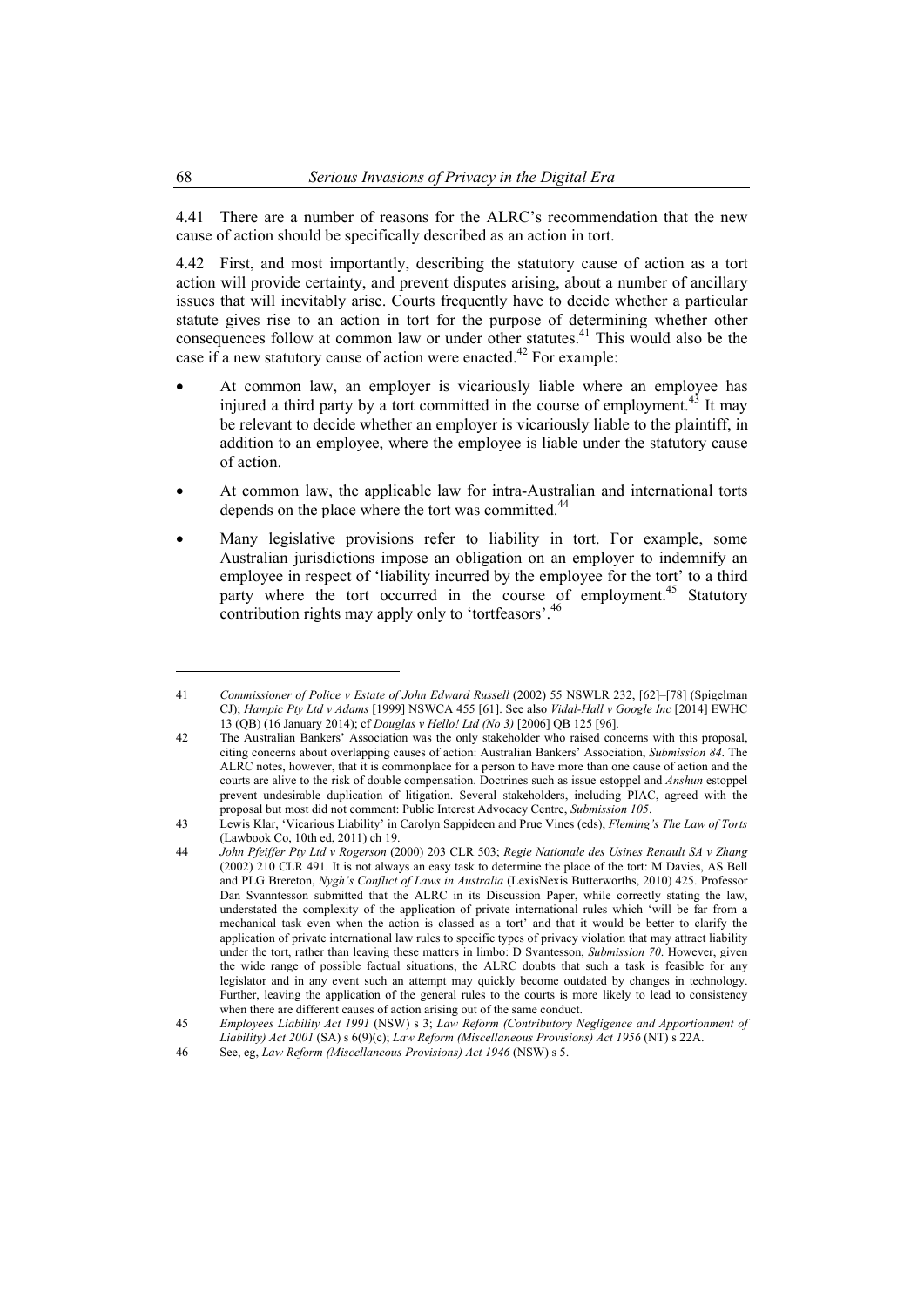4.43 Describing the action as a tort action will therefore avoid many consequential questions arising once primary liability is established. The cause of action will be more fully integrated into existing laws than if it were simply described as a cause of action. This will also avoid the need for numerous specific provisions dealing with these ancillary issues, adding undesirable length to the legislation.<sup>47</sup>

4.44 Secondly, classifying a civil action for redress which leads to monetary compensation as a tort is consistent with accepted legal classifications. Defining what is a tort precisely, exhaustively and exclusively is a surprisingly difficult task. Leading texts tend to answer the question in relatively general terms. *Fleming's The Law of Torts*, for example, defines a tort as 'an injury other than a breach of contract, which the law will redress with damages', but then goes on to say that 'this definition is far from informative'.<sup>48</sup> Torts may be created by common law or statute.<sup>49</sup>

4.45 Definitions of 'tort' often contain two key features. First, a tort is a civil (as opposed to a criminal) wrong, which the law redresses by an award of damages. Secondly, the wrong consists of a breach of an obligation, often in negative terms such as not to harm or interfere with the plaintiff, imposed by law (rather than by agreement). But neither of those factors is exclusive to tort law and neither is always borne out, as most texts go on to discuss.

4.46 Nevertheless, liability for conduct invading the privacy of another is analogous to, and will often co-exist with, other torts protecting people from interferences with fundamental rights. Situating the cause of action within tort law will allow the application of common law principles settled in analogous tort claims, particularly in relation to fault, defences and the award of damages and assessment of remedies, where these matters are not set out in the Act. This will enhance the coherence and consistency of the law.

4.47 Thirdly, the nomenclature of tort is consistent with developments in comparable jurisdictions and would allow Australian courts to draw on analogous case law from other jurisdictions, thus reducing uncertainty and complexity. The four Canadian provinces which have enacted legislation for invasions of privacy describe the relevant conduct as 'a tort'.50 The New Zealand courts have recognised new causes of action in

<sup>47</sup> However, as seen below, special provision is made with respect to the limitation period and defences. It may also be preferable to make specific provision for vicarious liability to avoid the kind of dispute that arose in *New South Wales v Bryant* [2005] NSWCA 393 and *Canterbury Bankstown Rugby League Football Club Ltd v Rogers* (1993) Aust Torts Reps 81-246, deriving in part from the conflicting views of Kitto J and Fullagar J in *Darling Island Stevedoring and Lighterage Co Ltd v Long* (1957) 97 CLR 36 as to whether an employer is vicariously liable for the acts or the torts of an employee.

<sup>48</sup> Prue Vines, 'Introduction' in Carolyn Sappideen and Prue Vines (eds), *Fleming's The Law of Torts* (Lawbook Co, 10th ed, 2011) 3.

<sup>49 &#</sup>x27;Indeed, the only answer [to the question "What is a Tort?"] may be to say that a compensation right is of a tortious character if it is generally regarded as tortious … the phrasing of the statute is likely to play a large part in the classification of rights': Keith Stanton et al, *Statutory Torts* (Sweet & Maxwell, 2003) 6.

<sup>50</sup> *Privacy Act*, RSBC 1996, c 373 (British Columbia); *Privacy Act*, CCSM 1996, c P125 (Manitoba); *Privacy Act*, RSS 1978, c P-24 (Saskatchewan); *Privacy Act*, RSNL 1990, c P-22 (Newfoundland and Labrador).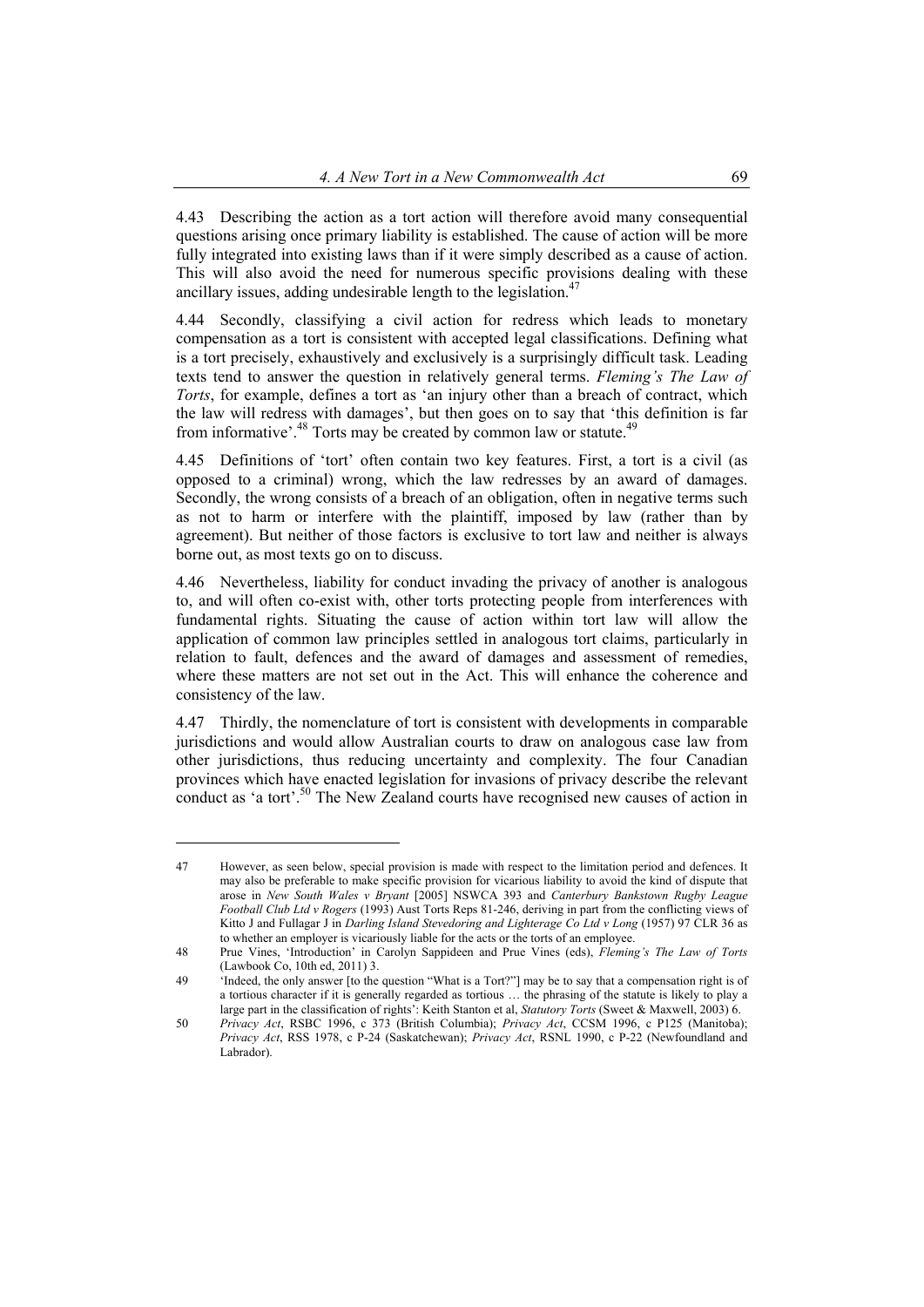tort to protect privacy.<sup>51</sup> While developments in the United Kingdom derive from the extension of the equitable action for breach of confidence under the influence of the *Human Rights Act 1998* (UK), the misuse of private information giving rise to the extended or new cause of action in the United Kingdom is increasingly referred to as a 'tort'.<sup>52</sup> While Australian courts may not be prepared to take the same leap in classification as may have occurred in the United Kingdom, the legislature is not so constrained.

4.48 Fourthly, describing the action as a tort action will clarify and highlight the distinctions between the statutory cause of action for serious invasion of privacy and existing regulatory regimes, such as those under the *Privacy Act* and the *Broadcasting Services Act 1992* (Cth).

4.49 Fifthly, describing the statutory cause of action as a tort action will clearly differentiate it from the equitable and contractual actions for breach of confidence. These will continue to exist and develop to protect confidential information against the contracting party or confidant and against a third party who has the requisite knowledge that the material is confidential. $53$ 

4.50 Lastly, there is no reason why the tort nomenclature should constrain the legislature from making specific provision for remedies not generally available in tort at common law—for example, ordering an apology or an account of profits; limiting remedies usually available in tort; or capping the amounts of certain types of damages.

4.51 In 2009, the New South Wales Law Reform Commission (NSWLRC) recommended against identifying the statutory cause of action as an action in tort, or leaving the courts to construe the action as one in tort. It gave two reasons. First, tort actions do not generally require courts to engage in the sort of overt balancing of interests involved in the statutory cause of action.<sup>54</sup> In the ALRC's view this point

<sup>51</sup> *Hosking v Runting* (2005) 1 NZLR 1; *C v Holland* [2012] 3 NZLR 672.

<sup>52</sup> *Vidal-Hall v Google Inc* [2014] EWHC 13 (QB) (16 January 2014) [50]–[75]. Many commentators now use this nomenclature: eg, Richard Clayton and Hugh Tomlinson, 'The *Human Rights Act* and Its Impact on the Law of Tort' in TT Arvind and Jenny Steele (eds), *Tort Law and the Legislature: Common Law, Statute, and the Dynamics of Change* (Hart Publishing, 2012) 466–467. However, precisely when and how this change from an extended equitable action for breach of confidence to a tort of misuse of private information happened has not been pinpointed. Some judicial statements simply ignore the difference: eg, Lord Neuberger MR in *Tchenguiz v Imerman (Rev 4)* [2010] EWCA Civ 908 [65]: 'following . *Campbell*, there is now a tort of misuse of private information': as Lord Phillips of Worth Matravers MR put it in *Douglas v Hello! Ltd (No 3)* [2006] QB 125. Cf *Coogan v News Group Newspapers Ltd* [2012] EWCA Civ 48; [2012] 2 WLR 848 [48] where he said: 'it is probably fair to say that the extent to which privacy is to be accommodated within the law of confidence as opposed to the law of tort is still in the process of being worked out'. Possibly, such detail is of less concern to English courts than it would be to Australian courts, where a stricter approach to the classification of legal wrongs is evident: *Farah Constructions Pty Ltd v Say-Dee Pty Ltd* (2007) 230 CLR 89; *Bofinger v Kingsway Group Ltd* (2009) 239 CLR 269

<sup>53</sup> *Attorney General v Guardian Newspapers Ltd (No 2)* (1990) 1 AC 109; *Australian Broadcasting Corporation v Lenah Game Meats Pty Ltd* (2001) 208 CLR 199, 224–225; *Vestergaard Frandsen A/S v Bestnet Europe Ltd* [2013] 1 WLR 1556; *AMI Australia Holdings Pty Ltd v John Fairfax Publications Pty Ltd* [2010] NSWSC 1395.

<sup>54</sup> NSW Law Reform Commission, *Invasion of Privacy*, Report 120 (2009) [5.55].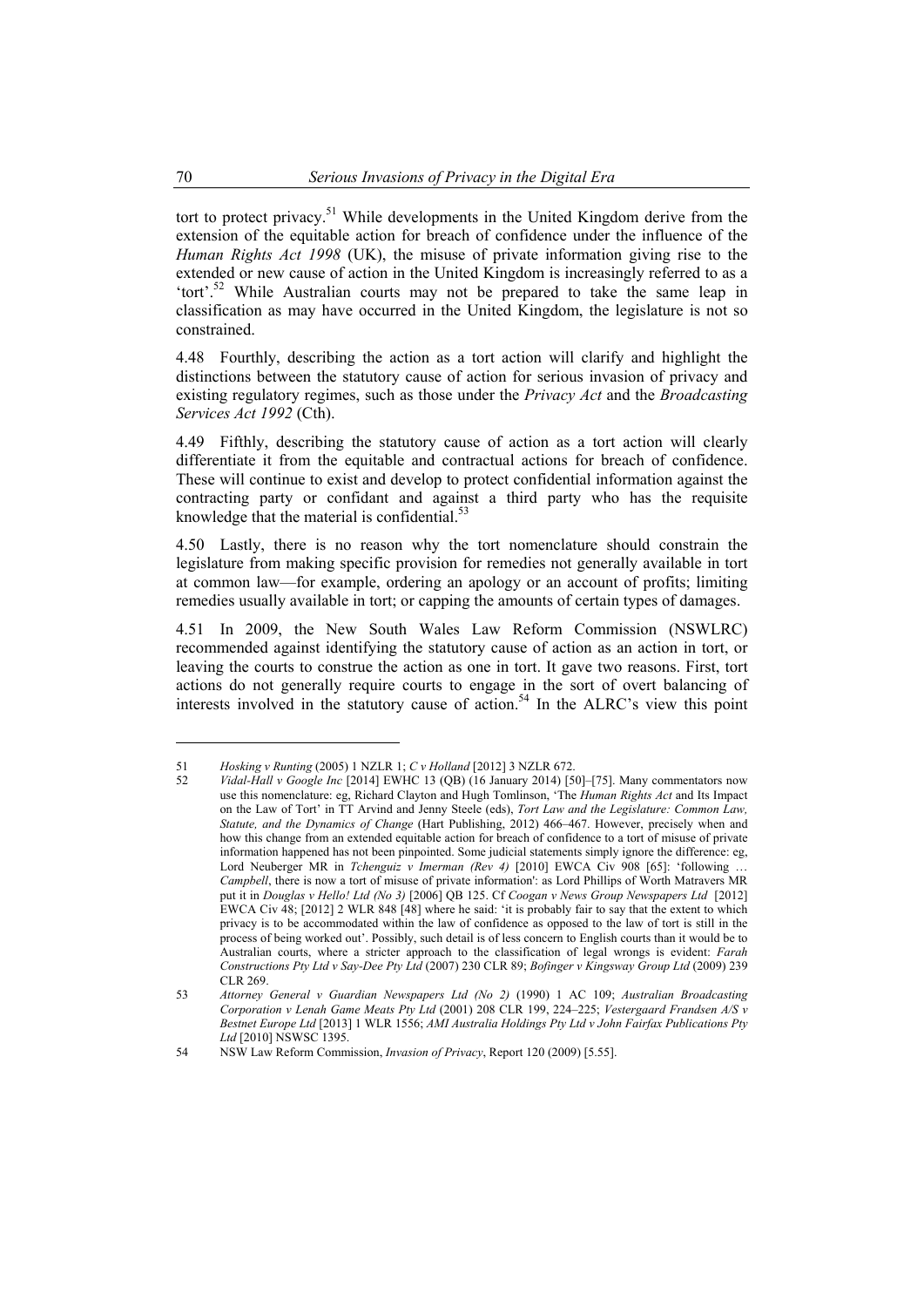seems to overlook or downplay the balancing that is required in some existing tort actions, such as in private nuisance, in which courts balance the interests of the plaintiff with those of the defendant in their respective use of their land.<sup>55</sup>

4.52 Secondly, the NSWLRC said that describing the cause of action as a tort would require the legislation to specify whether the cause of action requires fault on the defendant's part. Further, if it did require fault, what kind of fault, and whether it requires proof of harm or is actionable per se. The NSWLRC considered that the issue of fault was 'appropriately left to development in case law' and that it was unnecessary to specify whether the action is maintainable only on proof of damage.<sup>56</sup> The Victorian Law Reform Commission (VLRC) agreed with this approach, adding that 'there is little to be gained—and many complex rules of law to be navigated—if any new cause of action is characterised as a tort'.<sup>57</sup> Examples given were rules as to fault, damage, remedies and vicarious liability.

4.53 The ALRC considers that it is highly desirable, if not essential, that the legislator should determine whether or not the cause of action requires proof of a certain type of fault and harm. To leave such key elements of a statutory cause of action to be decided by the courts would be highly problematic. An absence of specificity would increase uncertainty as to the statute's application. This has been a key concern of stakeholders in relation to previous proposals for a statutory cause of action.58 People need to have some guidance in advance as to when their activities might be judged to be an actionable invasion of privacy leading to civil liability. Similarly, potential plaintiffs need guidance as to whether they could prove an actionable invasion of their privacy. The comments by the European Court of Human Rights in 1966 on the law of the United Kingdom in a different context are apposite:

The relevant national law must be formulated with sufficient precision to enable the persons concerned—if need be with appropriate legal advice—to foresee, to a degree that is reasonable in the circumstances, the consequences which a given action may entail.<sup>59</sup>

4.54 If no element of fault is included, it would be open for a court to determine that strict liability was intended or imposed, as for example under ss 18 and 237 of the Australian Consumer Law.<sup>60</sup> The ALRC considers that strict liability, or negligence based liability, would be oppressive or undesirable.<sup>61</sup> Certainty is also desirable in relation to the issue of damage or actionability per se. Questions will undoubtedly arise as to other ancillary issues on liability. The ALRC recommends the integration of the

<sup>55</sup> See Ch 9.<br>56 NSW La

<sup>56</sup> NSW Law Reform Commission, *Invasion of Privacy*, Report 120 (2009) [5.56]–[5.57].

<sup>57</sup> Victorian Law Reform Commission, *Surveillance in Public Places*, Report 18 (2010) [7.134].

<sup>58</sup> Free TV, *Submission 55*; The Newspaper Works, *Submission 50*; ASTRA, *Submission 47*; Telstra, *Submission 45*; Australian Bankers' Association, *Submission 27*.

<sup>59</sup> *Goodwin v United Kingdom* (1996) 22 EHRR 123, 140. See, also, David Eady, 'Injunctions and the Protection of Privacy' (2010) 29 *Civil Justice Quarterly* 411, 418.

<sup>60</sup> Neither of which include any fault requirements for liability: *Competition and Consumer Act 2010* (Cth) sch 2.

<sup>61</sup> See Ch 7.